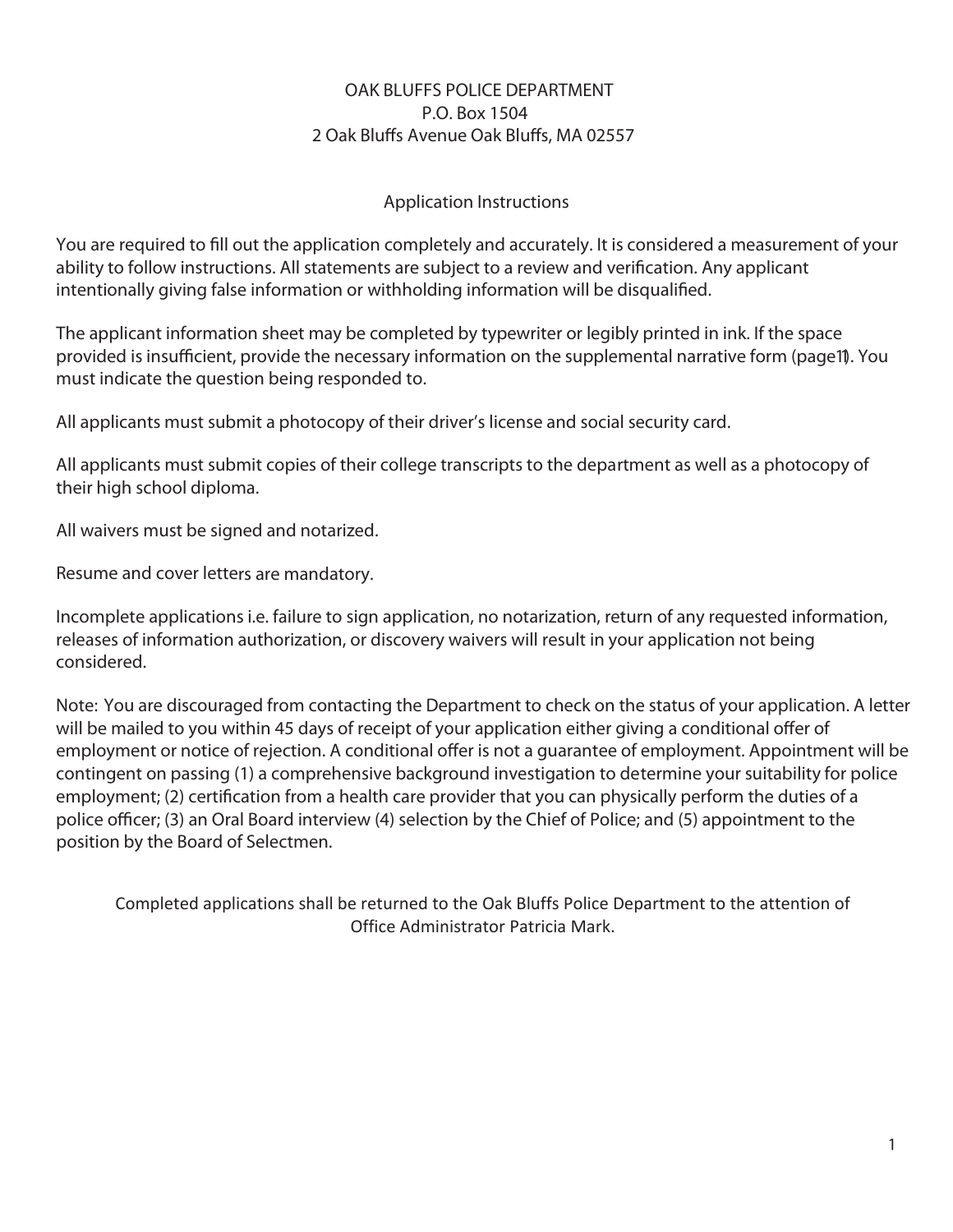# **Instructions:**

Fill out this application completely and accurately. All statements are subject to review and verification. Any applicant withholding or providing false information shall be disqualified. If a question does not apply to you, please indicate by placing *N/A* in the space provided

| <b>Basic Information:</b>                                                         |                                                                                                                                                                                                                                |
|-----------------------------------------------------------------------------------|--------------------------------------------------------------------------------------------------------------------------------------------------------------------------------------------------------------------------------|
|                                                                                   | Full Name: 1988 Contract Contract Contract Contract Contract Contract Contract Contract Contract Contract Contract Contract Contract Contract Contract Contract Contract Contract Contract Contract Contract Contract Contract |
|                                                                                   |                                                                                                                                                                                                                                |
|                                                                                   |                                                                                                                                                                                                                                |
| <b>Island Mailing Address:</b>                                                    |                                                                                                                                                                                                                                |
|                                                                                   |                                                                                                                                                                                                                                |
| Height:<br><u> 1989 - Johann Barbara, martin a</u><br>Weight:<br>Gender:<br>Race: | Married:<br>Single:<br>Divorced:<br>Separated:                                                                                                                                                                                 |
|                                                                                   |                                                                                                                                                                                                                                |
|                                                                                   |                                                                                                                                                                                                                                |
|                                                                                   |                                                                                                                                                                                                                                |
| In Case of Emergency Contact:                                                     |                                                                                                                                                                                                                                |
|                                                                                   |                                                                                                                                                                                                                                |
|                                                                                   |                                                                                                                                                                                                                                |
|                                                                                   |                                                                                                                                                                                                                                |
|                                                                                   |                                                                                                                                                                                                                                |
|                                                                                   |                                                                                                                                                                                                                                |
|                                                                                   |                                                                                                                                                                                                                                |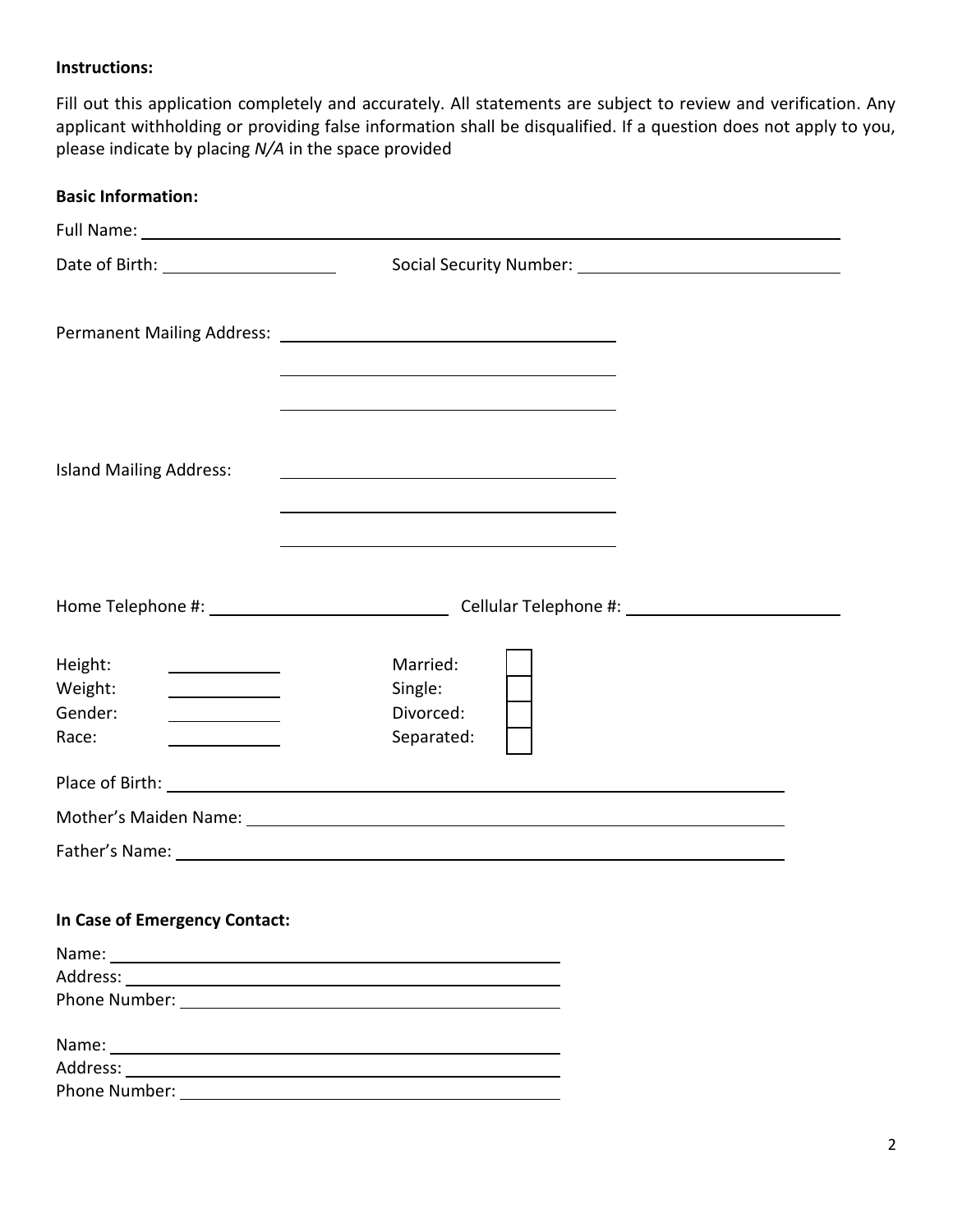| Are you a citizen of The United State of America? Yes: $\square$ No: $\square$              |  |  |  |  |  |
|---------------------------------------------------------------------------------------------|--|--|--|--|--|
|                                                                                             |  |  |  |  |  |
|                                                                                             |  |  |  |  |  |
| Have you ever had your name legally changed? Yes: $\square$ No: $\square$                   |  |  |  |  |  |
|                                                                                             |  |  |  |  |  |
|                                                                                             |  |  |  |  |  |
|                                                                                             |  |  |  |  |  |
|                                                                                             |  |  |  |  |  |
|                                                                                             |  |  |  |  |  |
| Do you currently possess a license to carry firearms (LTC)? Yes: $\Box$ No: $\Box$          |  |  |  |  |  |
|                                                                                             |  |  |  |  |  |
|                                                                                             |  |  |  |  |  |
| Expiration Date: __________________                                                         |  |  |  |  |  |
| Have you ever been denied an LTC or had an LTC suspended or revoked? Yes: $\Box$ No: $\Box$ |  |  |  |  |  |
| *If yes, please provide the details on the supplemental narrative form.                     |  |  |  |  |  |

### **Address History:**

How long have you resided at your current address? \_\_\_\_\_\_\_\_\_\_\_\_\_\_\_\_\_\_\_\_\_\_\_\_\_\_\_\_\_

Chronologically list all previous places of residence since leaving high school as well as landlords or residence managers in Schedule A and B respectively. Do not include any family members on Schedule B. If you need additional space please use the supplemental narrative form.

| <b>Schedule A</b>              |  |
|--------------------------------|--|
| <b>Complete Street Address</b> |  |
|                                |  |
|                                |  |
|                                |  |
|                                |  |

### **Schedule B**

| <b>Name</b> | <b>Phone Number</b><br><b>Complete Street Address</b> |  |
|-------------|-------------------------------------------------------|--|
|             |                                                       |  |
|             |                                                       |  |
|             |                                                       |  |
|             |                                                       |  |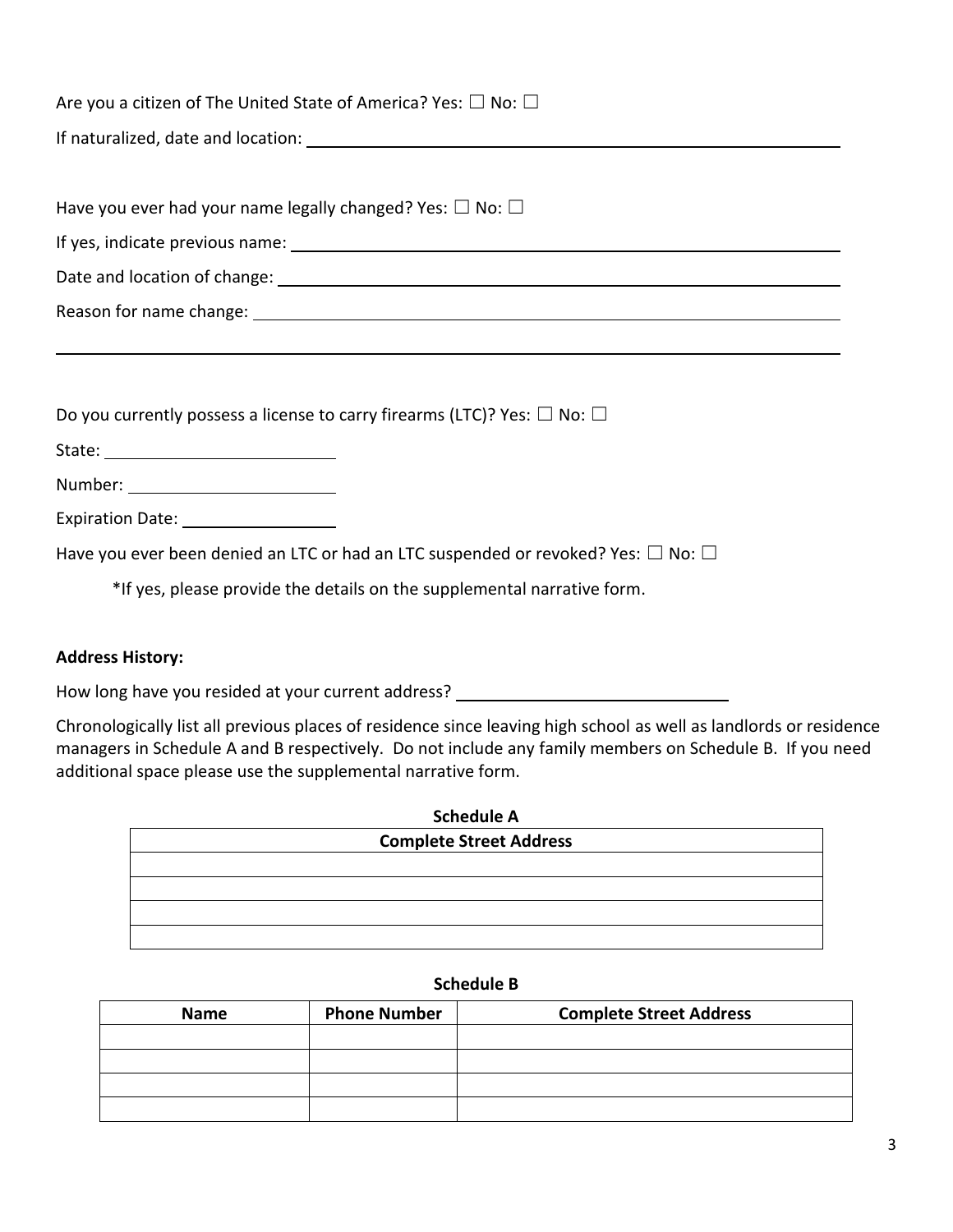## **Drug Use Questionnaire:**

Do you drink alcoholic beverages? Yes:  $\Box$  No:  $\Box$ 

If yes, what types of beverages do you prefer and what is your estimated weekly intake?

Have you used, tried, experimented or in any way introduced in to your body by any means the following:

|                                                           |     |           | <b>First</b> | Last        | <b>Used</b> |                 |
|-----------------------------------------------------------|-----|-----------|--------------|-------------|-------------|-----------------|
| <b>Drug</b>                                               | Yes | <b>No</b> | <b>Used</b>  | <b>Used</b> | Once        | <b>Comments</b> |
| Marijuana                                                 |     |           |              |             |             |                 |
| Hashish, Hashish Oil                                      |     |           |              |             |             |                 |
| Cocaine                                                   |     |           |              |             |             |                 |
| Crack, Rock, Ice                                          |     |           |              |             |             |                 |
| Barbiturates, Hypnotics<br>"Downers"                      |     |           |              |             |             |                 |
| Amphetamines (Crosstops<br>Whites, Bennies, "Uppers"      |     |           |              |             |             |                 |
| Methamphetamines<br>(Speed,<br>Crank)                     |     |           |              |             |             |                 |
| LSD or other hallucinogens                                |     |           |              |             |             |                 |
| PCP (Angel Dust, Sherm)                                   |     |           |              |             |             |                 |
| Heroin or other Opiates                                   |     |           |              |             |             |                 |
| Steroids                                                  |     |           |              |             |             |                 |
| Pharmaceutical drugs<br>abused/<br>not prescribed for you |     |           |              |             |             |                 |

Is there any other illegal drug, narcotic, or controlled substance not listed above that you have introduced in to your body? Yes: □ No: □

Have you introduced in to your body a substance which your thought was an illegal drug and then found out that it was not? Yes: □ No: □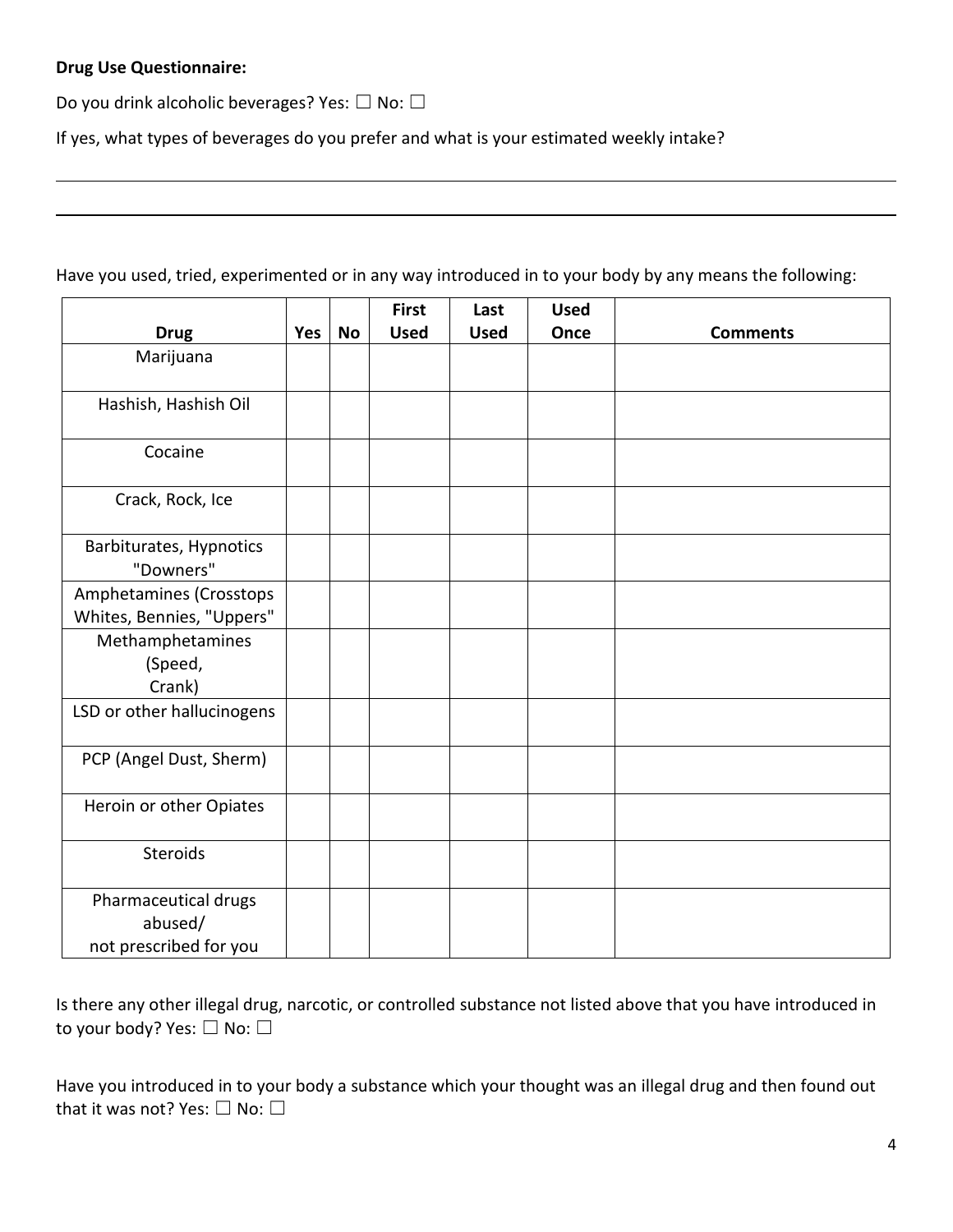Have you ever injected any illegal drug in to your body? Yes:  $\Box$  No:  $\Box$ 

Have you ever sold any illegal drug? Yes:  $\Box$  No:  $\Box$ 

Have you ever purchased any drug, narcotic or controlled substance other than by a doctor's prescription? Yes: □ No: □

Have you ever participated in the manufacturing, cultivation or production of any illegal drug, narcotic or controlled substance? Yes: ☐ No: ☐

Have you ever acted as a courier by transporting any illegal drug, narcotic or controlled substance? Yes:  $\square$  No:  $\square$ 

Have you ever acted as a middle man, go-between or "done a favor for a friend" by becoming involved in any illegal drug transaction? Yes:  $\Box$  No:  $\Box$ 

Have you ever told anyone where to purchase illegal drugs? Yes:  $\Box$  No:  $\Box$ 

Have you ever temporarily stored or "held" any illegal drug, narcotic or controlled substance? Yes:  $\Box$  No:  $\Box$ 

Have you ever had illegal drugs in your possession while at work? Yes:  $\Box$  No:  $\Box$ 

Are any illegal drugs presently in your residence or vehicle? Yes:  $\Box$  No:  $\Box$ 

\*If you answered "yes" to any answer in the drug use questionnaire explain all "yes" responses in detail on the supplemental narrative form. Be sure to include when, where, what kind of drug, how the drug was taken and or the circumstances surrounding your contact with said drug.

### **Massachusetts General Laws Chapter 41 Section 101A states:**

"Subsequent to January first, nineteen hundred and eighty-eight, no person who smokes any tobacco product shall be eligible for appointment as a police officer or firefighter in a city or town and no person so appointed after said date shall continue in such office or position if such person thereafter smokes any tobacco products. The personnel administrator shall promulgate regulations for the implementation of this section. "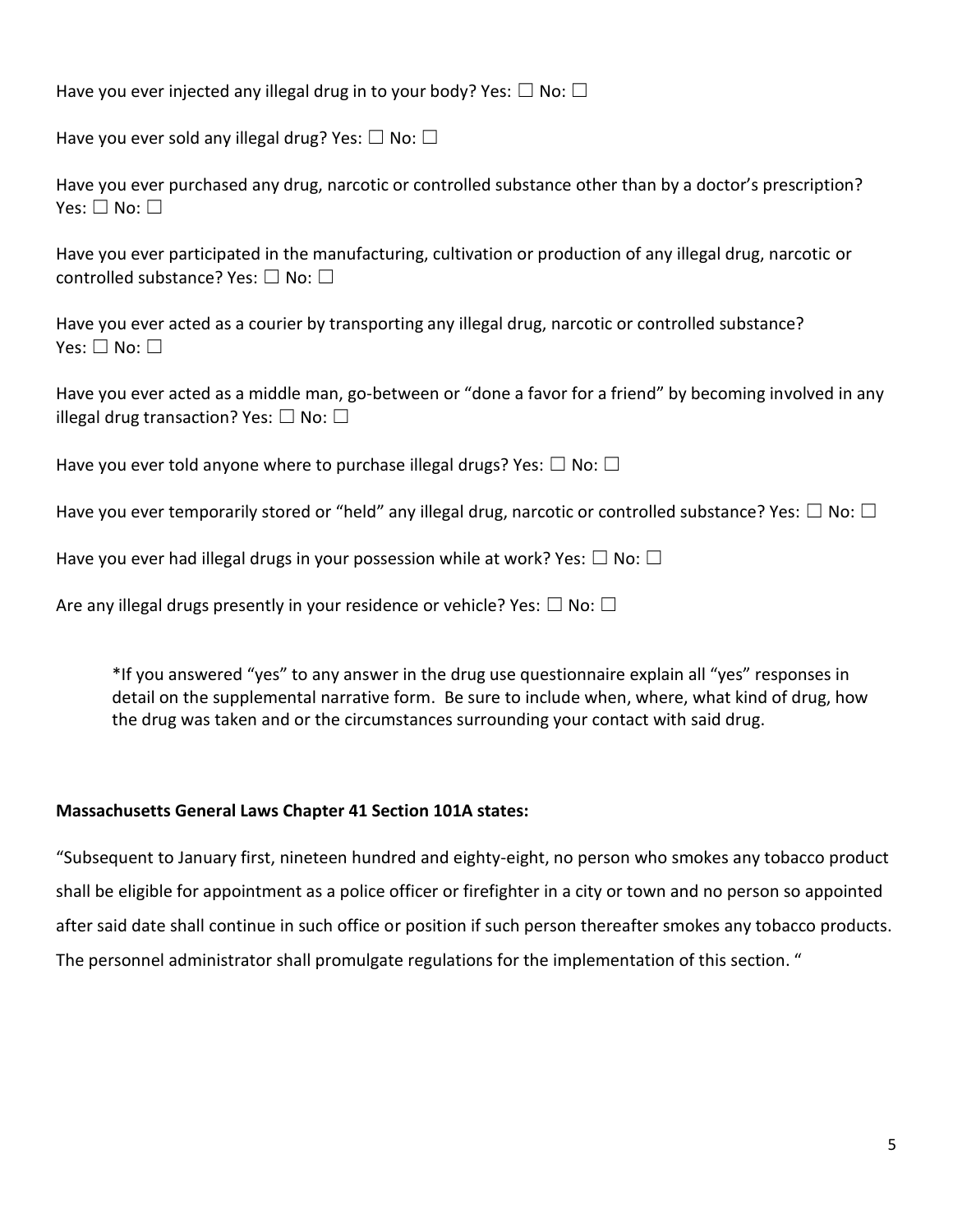## **Education:**

List all schools and colleges you have attended beginning with the most recent:

| <b>Start Date</b> | <b>End Date</b> | Graduate? | Institution | <b>Address and Telephone Number</b> |
|-------------------|-----------------|-----------|-------------|-------------------------------------|
|                   |                 |           |             |                                     |
|                   |                 |           |             |                                     |
|                   |                 |           |             |                                     |
|                   |                 |           |             |                                     |
|                   |                 |           |             |                                     |
|                   |                 |           |             |                                     |
|                   |                 |           |             |                                     |
|                   |                 |           |             |                                     |
|                   |                 |           |             |                                     |
|                   |                 |           |             |                                     |
|                   |                 |           |             |                                     |
|                   |                 |           |             |                                     |
|                   |                 |           |             |                                     |
|                   |                 |           |             |                                     |

What is the highest grade you have completed? For each year of higher education please indicate accordingly (Freshman 13, Sophomore 14 etc.)?

What is/was your major field of study?

If applicable, what was is/was you minor field of study?

On a separate sheet of paper please list any special qualifications, skills, languages military or emergency care training that you would like considered with your application.

While in school, were you ever suspended or expelled? Yes:  $\Box$  No:  $\Box$ 

\*If yes, please provide the details on the supplemental narrative form.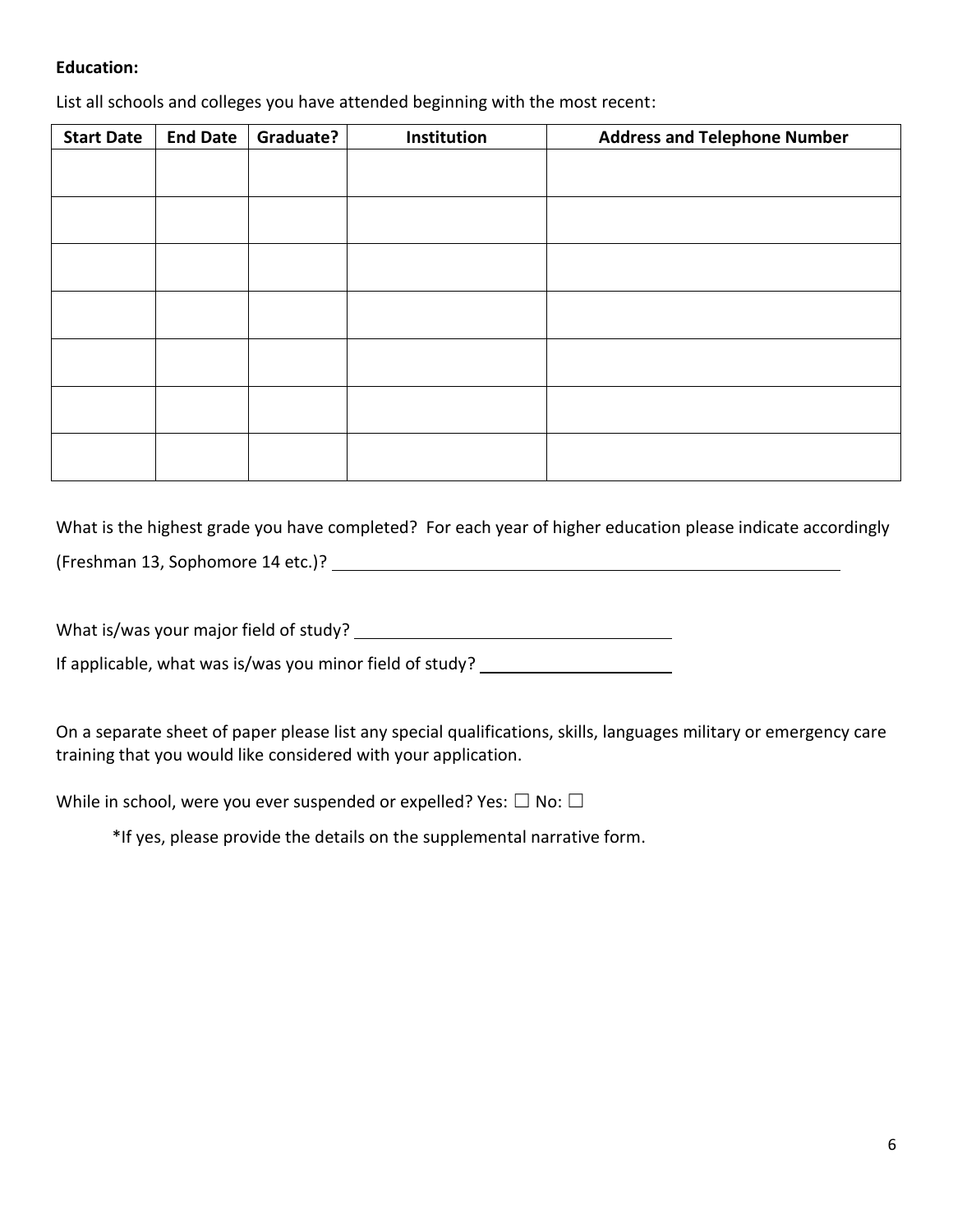## **Military Service:**

Have you ever served in a military organization of the United State of America? Yes:  $\Box$  No:  $\Box$ 

\*If yes please complete the following fields.

Period of service: From to Serial Number: Rank at time of discharge: Type of discharge: Reason for discharge: Network and the set of the set of the set of the set of the set of the set of the set of the set of the set of the set of the set of the set of the set of the set of the set of the set of the set of t

Were you ever tried, punished or reduced rank for any infraction of military rules and regulations?

Yes: □ No: □

\*If yes, on the supplemental narrative form please provide the date, charge against you, type of court martial or other proceeding and the disposition.

Has your discharge or separation ever been corrected or changed? Yes:  $\Box$  No:  $\Box$ 

\*If yes, please indicate said changes below:

| Change from:     |       |
|------------------|-------|
| By Authority of: | Date: |

## **Social Organizations:**

List all clubs, societies and fraternal orders, professional, civic and political groups where you would be considered a member. If you need additional space please use the supplemental narrative form:

| Organization | <b>Address</b> | <b>Positions Held</b> | <b>Date From</b> |
|--------------|----------------|-----------------------|------------------|
|              |                |                       |                  |
|              |                |                       |                  |
|              |                |                       |                  |
|              |                |                       |                  |
|              |                |                       |                  |
|              |                |                       |                  |
|              |                |                       |                  |
|              |                |                       |                  |
|              |                |                       |                  |
|              |                |                       |                  |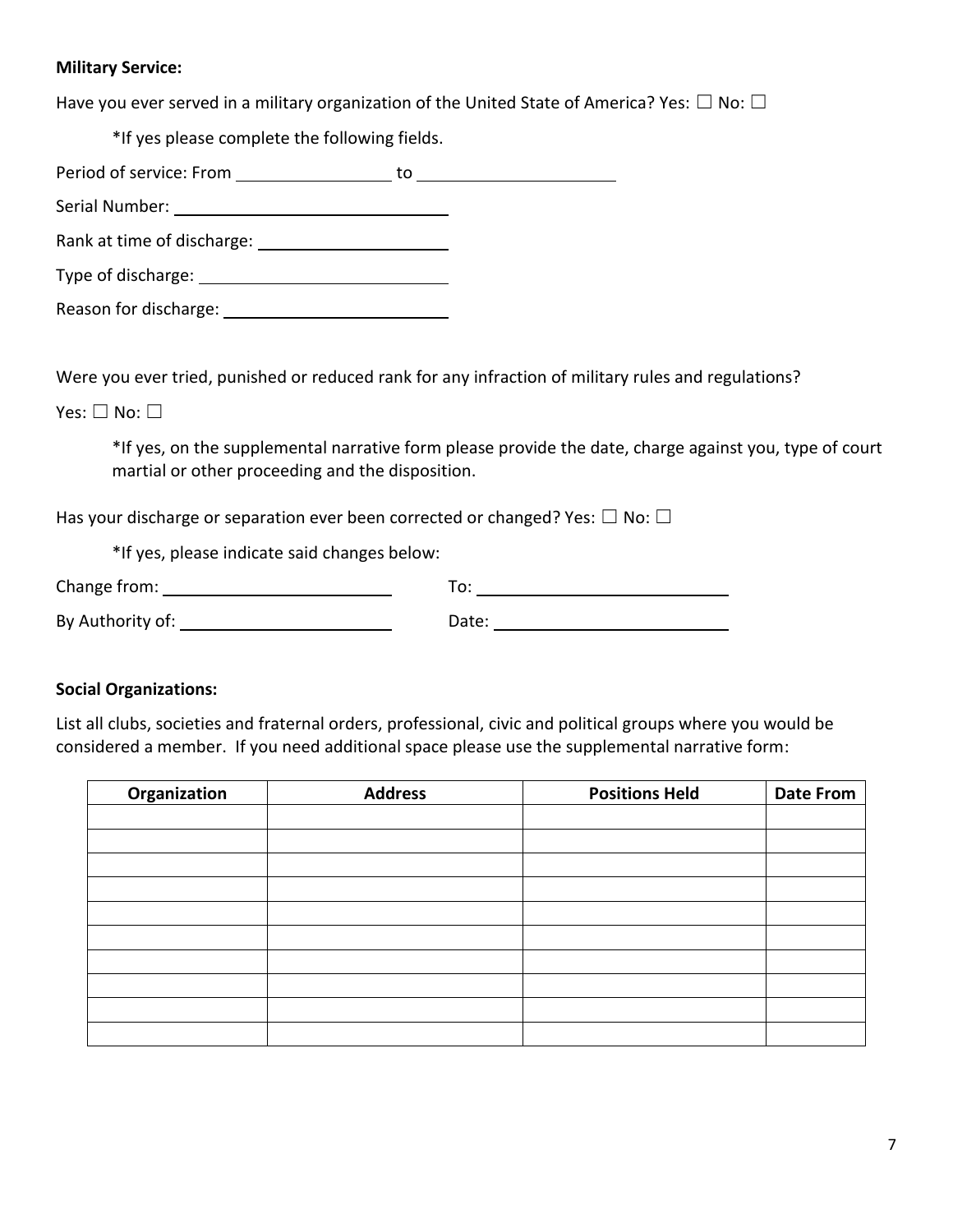## **Employment History:**

List all employers beginning with the most recent. If you need additional space please use the supplemental narrative form:

| Date<br>From | Date To | <b>Employer and Telephone</b> | <b>Position</b> | <b>Supervisor</b> | <b>Reason for</b><br>Leaving |
|--------------|---------|-------------------------------|-----------------|-------------------|------------------------------|
|              |         |                               |                 |                   |                              |
|              |         |                               |                 |                   |                              |
|              |         |                               |                 |                   |                              |
|              |         |                               |                 |                   |                              |
|              |         |                               |                 |                   |                              |
|              |         |                               |                 |                   |                              |
|              |         |                               |                 |                   |                              |
|              |         |                               |                 |                   |                              |
|              |         |                               |                 |                   |                              |
|              |         |                               |                 |                   |                              |

List any employer who is related to you:

Have you ever been disciplined, discharged or forced to resign because of misconduct or unsatisfactory

service? Yes: □ No: □

\*If yes, indicate the employer, offense and supervisor involved on the supplemental narrative form.

List all unemployment exceeding 21 days:

| Date From | Date To | <b>Unemployment Office</b> | <b>Reason for Unemployment</b> |
|-----------|---------|----------------------------|--------------------------------|
|           |         |                            |                                |
|           |         |                            |                                |
|           |         |                            |                                |

Have you ever applied for a position with another Law Enforcement Agency? Yes:  $\Box$  No:  $\Box$ 

\*If yes, on the supplemental narrative form list the name of the agency, the date of the application and whether you were accepted or rejected. If you were rejected, give the reason. If you were accepted, give the reason you declined employment.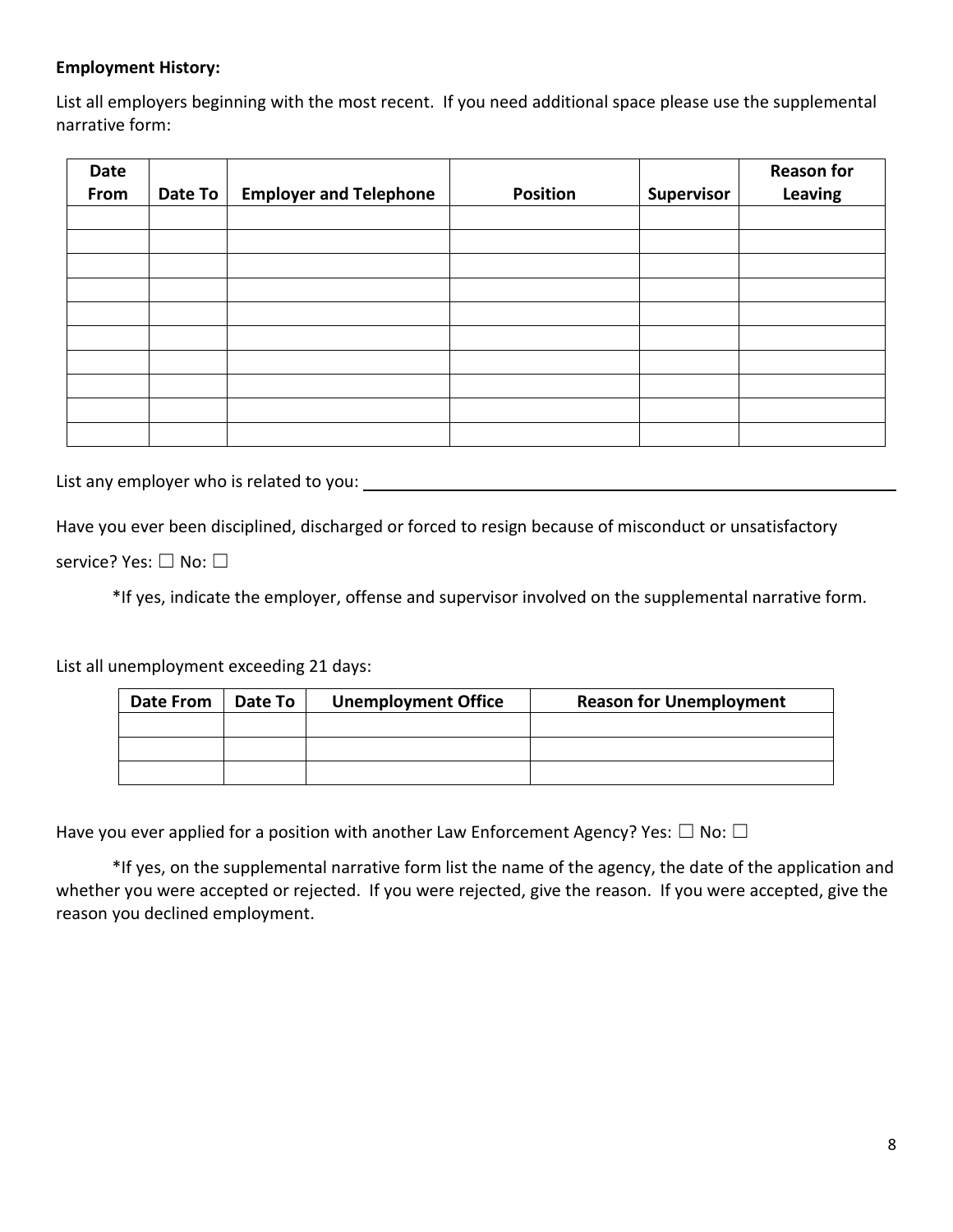# **Financial History:**

List all banks where you have accounts or loans:

| <b>Native and Address of Baliking Institution</b> |  |  |  |
|---------------------------------------------------|--|--|--|
|                                                   |  |  |  |
|                                                   |  |  |  |
|                                                   |  |  |  |
|                                                   |  |  |  |
|                                                   |  |  |  |

Have you ever filed for bankruptcy or been declared bankrupt? Yes:  $\Box$  No:  $\Box$ 

Have you ever had your wages attached by any court or creditor? Yes:  $\Box$  No:  $\Box$ 

Have you ever been a party to any small claims or collection action? Yes:  $\Box$  No:  $\Box$ 

Do you have any civil action pending against you? Yes:  $\Box$  No:  $\Box$ 

Have you ever had any property that was repossessed? Yes:  $\Box$  No:  $\Box$ 

Have you ever been refused credit? Yes:  $\Box$  No:  $\Box$ 

Have you ever been refused homeowner's or automobile insurance coverage? Yes:  $\Box$  No:  $\Box$ 

Have you ever had a homeowner's or automobile insurance policy cancelled? Yes:  $\Box$  No:  $\Box$ 

Are you responsible for any child support or alimony? Yes:  $\Box$  No:  $\Box$ 

If employed by this department, do you anticipate any income other than your police salary? Yes:  $\Box$  No:  $\Box$ 

\*If you answered "yes" to any of the above questions, provide the details on the supplemental narrative form.

## **Criminal History:**

Have you ever been arrested or convicted for any breach or violation of the laws of this or any state or nation, or the ordinances and by-laws of any city or town, since you reached the age of 17? This includes military service. Yes: □ No: □

\*If yes, list the following information:

| <b>Date</b> | Location | Charge | <b>Court and Disposition</b> |
|-------------|----------|--------|------------------------------|
|             |          |        |                              |
|             |          |        |                              |
|             |          |        |                              |
|             |          |        |                              |
|             |          |        |                              |
|             |          |        |                              |
|             |          |        |                              |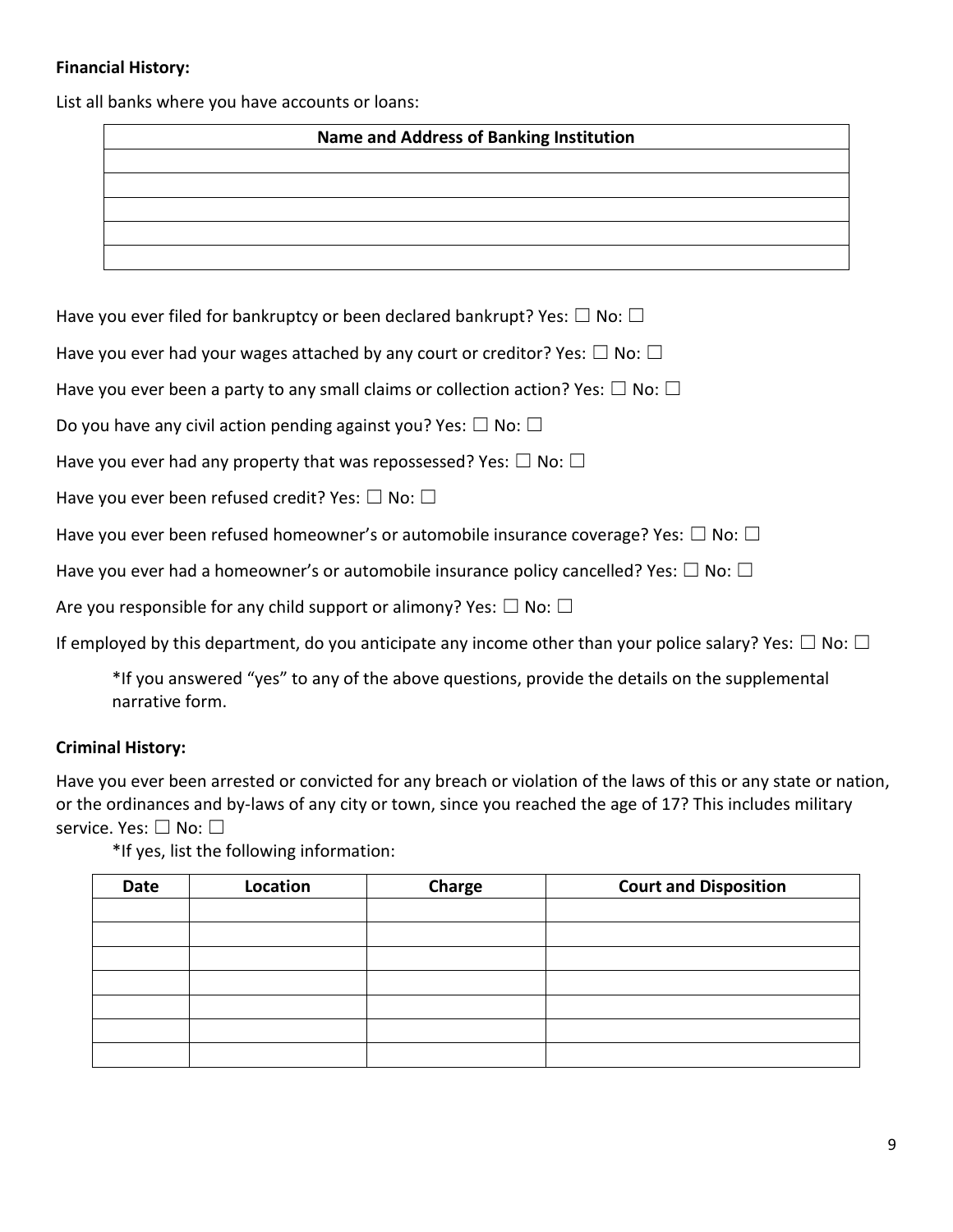## **Motor Vehicle Record:**

Do you have a valid motor vehicle operator's license? Yes:  $\Box$  No:  $\Box$ 

| License Number: | Class of License: |  |
|-----------------|-------------------|--|
|                 |                   |  |

State of Issue: The Community of The Expiration Date:

**Note:** All officers must have or change over to a Massachusetts Operator's License before the start of employment.

Have you ever been refused an operator's license in any state? Yes:  $\Box$  No:  $\Box$ 

Has your operator's license ever been suspended or revoked? Yes:  $\Box$  No:  $\Box$ 

\*If yes, list the following information:

| <b>State</b> | Date | <b>Reason for Suspension or Revocation</b> |  |
|--------------|------|--------------------------------------------|--|
|              |      |                                            |  |
|              |      |                                            |  |
|              |      |                                            |  |
|              |      |                                            |  |

Have you had a driver education class or training in emergency response vehicle operation? Yes:  $\Box$  No:  $\Box$ 

Have you ever been involved in a motor vehicle collision? Yes:  $\Box$  No:  $\Box$ 

\*If yes, list the following information:

| Date | Location | Injuries Y/N | <b>Charges</b> | <b>Disposition</b> |
|------|----------|--------------|----------------|--------------------|
|      |          |              |                |                    |
|      |          |              |                |                    |
|      |          |              |                |                    |

Were you found at fault for any of the accidents listed above? Yes:  $\Box$  No:  $\Box$ 

Do you have any unpaid fines, summonses, or restrictions affecting your right of license or registration

renewal? Yes: □ No: □

Have you ever received a citation for a motor vehicle violation? Yes:  $\Box$  No:  $\Box$ 

\*If yes, list the following information

| Date | Location | <b>Agency</b> | <b>Charges</b> | <b>Court and</b><br><b>Disposition</b> |
|------|----------|---------------|----------------|----------------------------------------|
|      |          |               |                |                                        |
|      |          |               |                |                                        |
|      |          |               |                |                                        |
|      |          |               |                |                                        |
|      |          |               |                |                                        |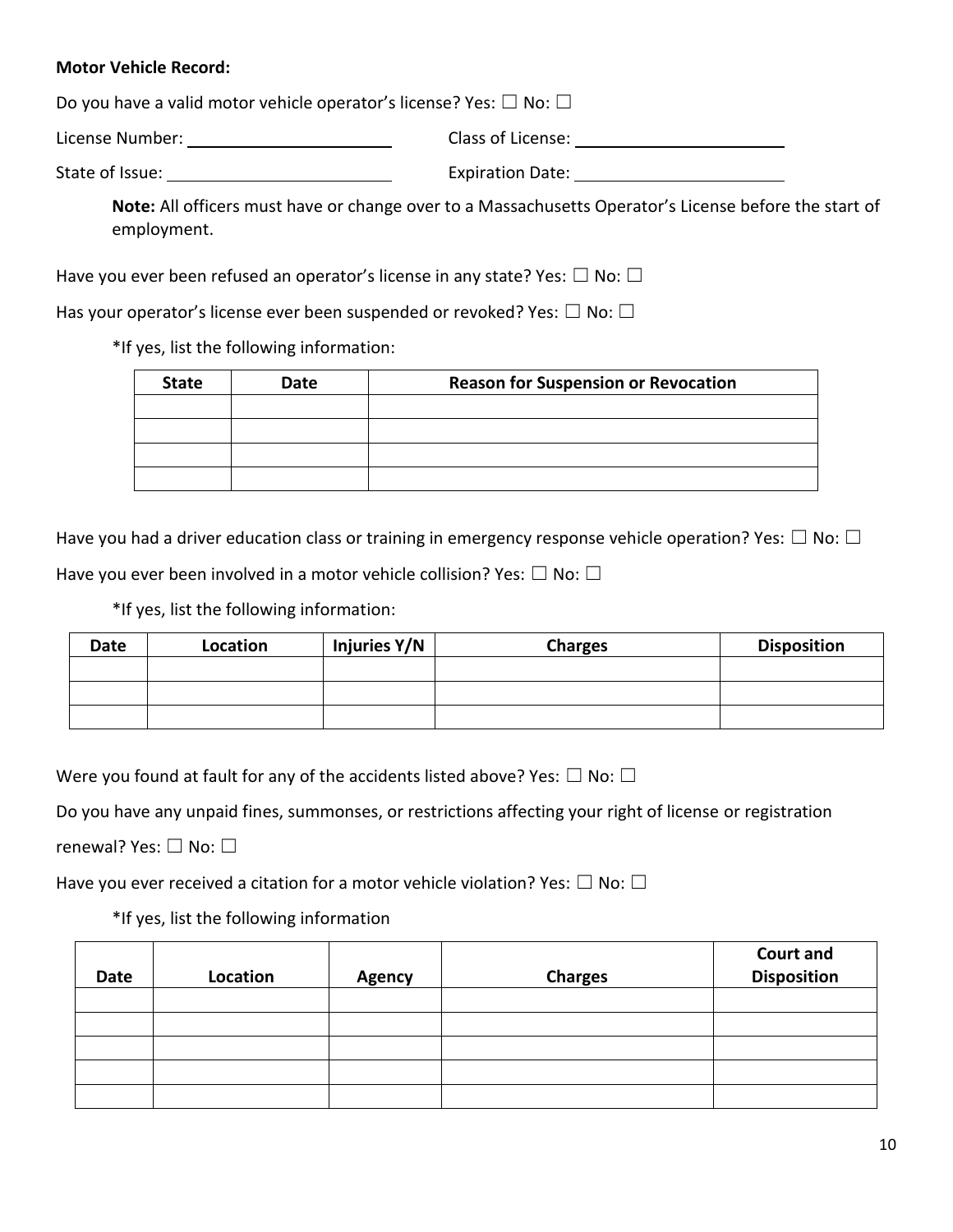# **Supplemental Narrative Form:**

If you need additional space to complete any of the previous sections, please use the space provided below.

\*Be sure to indicate the corresponding section to your below answers.

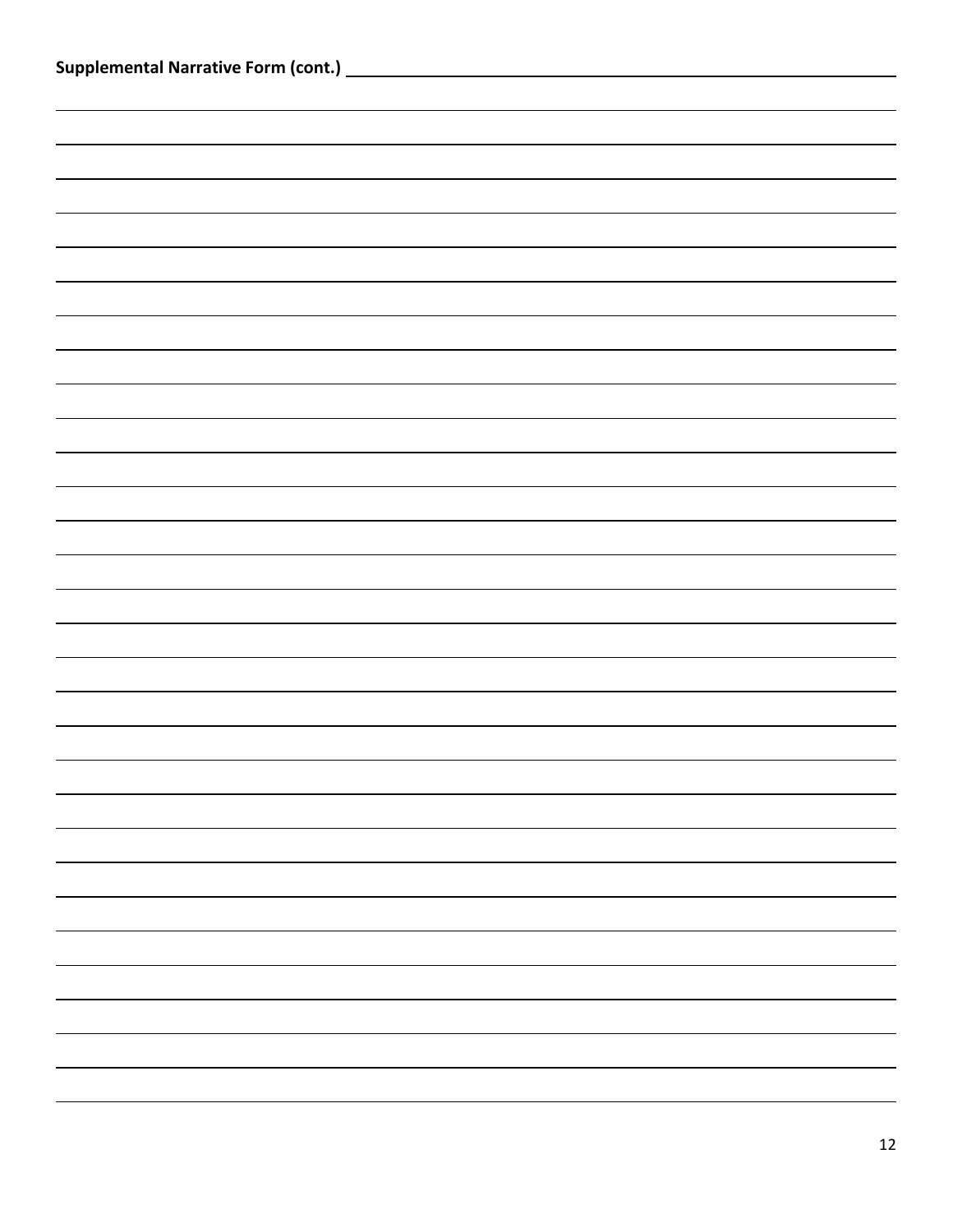## **Pre-Employment Investigation Discovery Waiver**

As an applicant to the Oak Bluffs Police Department, I recognize that an employing law enforcement agency has a legal as well as a moral obligation, to take every reasonable effort to ensure that persons employed by them as police officers or in other positions, conform to the very highest standards.

Therefore, I release and hold harmless the Oak Bluffs Police Department and their officers, agents, or assigns, now and in the future, from claim or damage in law of inequity on behalf of myself, my heirs, and assigns, for their refusal to make available any and all information contained in this pre-employment investigation, including by not limited to the identity(ies) of any person(s) and/or organization(s) which may have supplied information in the course of this investigation, as well as the substance of any information supplied.

I hereby waive my right now and in the future, to examine, review, or otherwise discover the contents of this investigation and all related documents thereto.

| Dated this ____________ day of ________________________ in the year __________.                            |  |
|------------------------------------------------------------------------------------------------------------|--|
|                                                                                                            |  |
|                                                                                                            |  |
| Sworn and Subscribed before me this ______________ day of ________________________ in the year __________. |  |
|                                                                                                            |  |
|                                                                                                            |  |

(**SEAL):**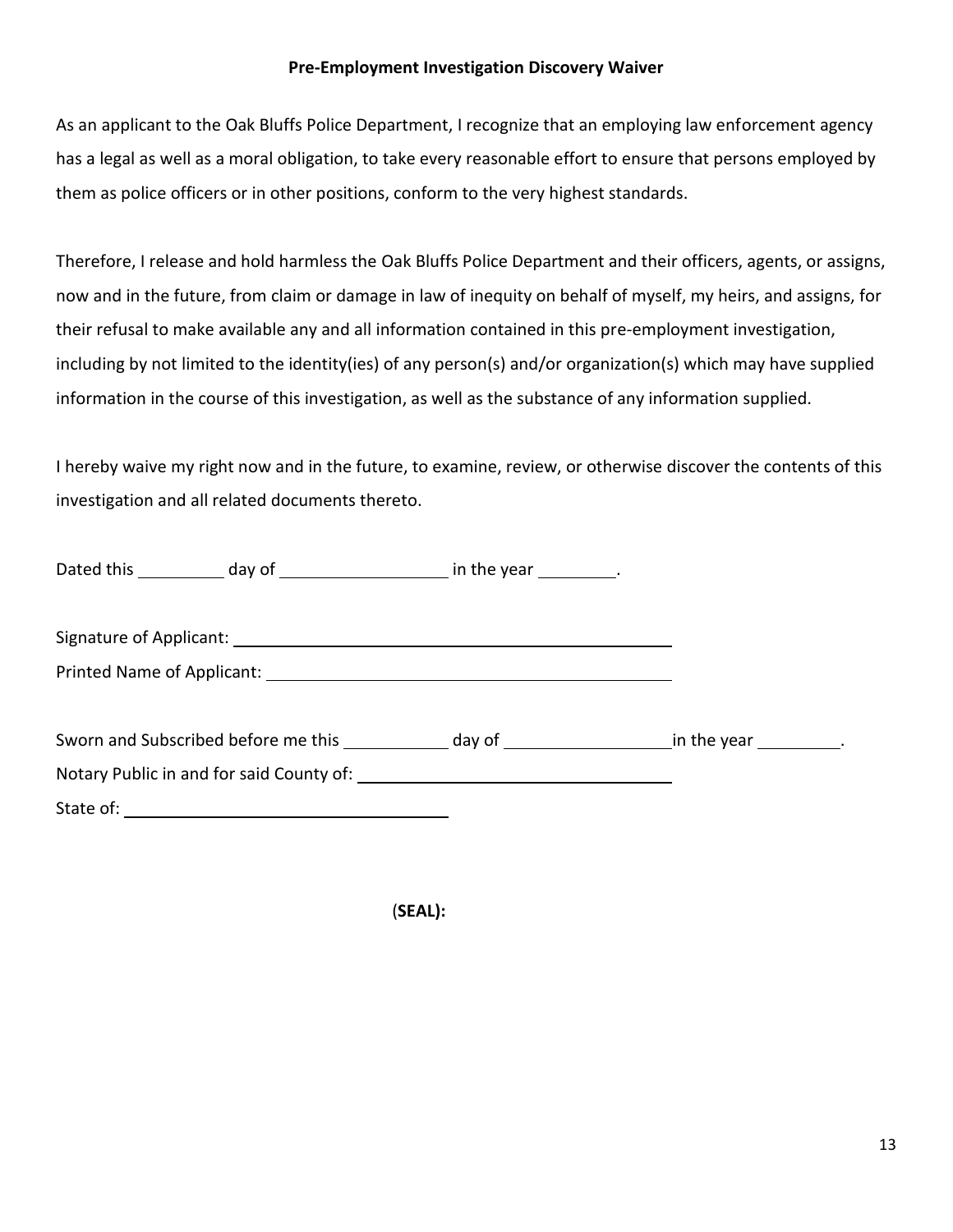### **Authorization to Release Information**

Printed Name of Applicant:

Date of Birth: Social Security Number: Social Security Number:

As an applicant for a position with the Oak Bluffs Police Department I am required to furnish information for use in determining my qualifications and suitability. I realize that this agency will not release the information provided to them to any person, including myself. The information submitted to this agency is confidential and will be used only for investigating my suitability for law enforcement employment.

Toward this end, I authorize release of any and all information that you may have concerning me, including information of a confidential or privileged nature. I hereby authorize all my previous employers, physicians, and professionals who may have treated me, friends, acquaintances, credit reporting services, public agencies, and all others to furnish the Oak Bluffs Police Department any and all information that they may have concerning me.

I hereby release you, your organization, or others from liability or damage, which may result from furnishing the information requested. I further authorize that a photocopy of this form shall be for all intents and purposes, as valid as the original. I authorize you to retain a copy of this form in your files.

This release is valid for information supplied within one (1) year of the date of my signature.

| Signature of Applicant: |  |
|-------------------------|--|
|                         |  |

| Sworn and Subscribed before me this      | day of | in the year |
|------------------------------------------|--------|-------------|
| Notary Public in and for said County of: |        |             |
| State of:                                |        |             |

(**SEAL):**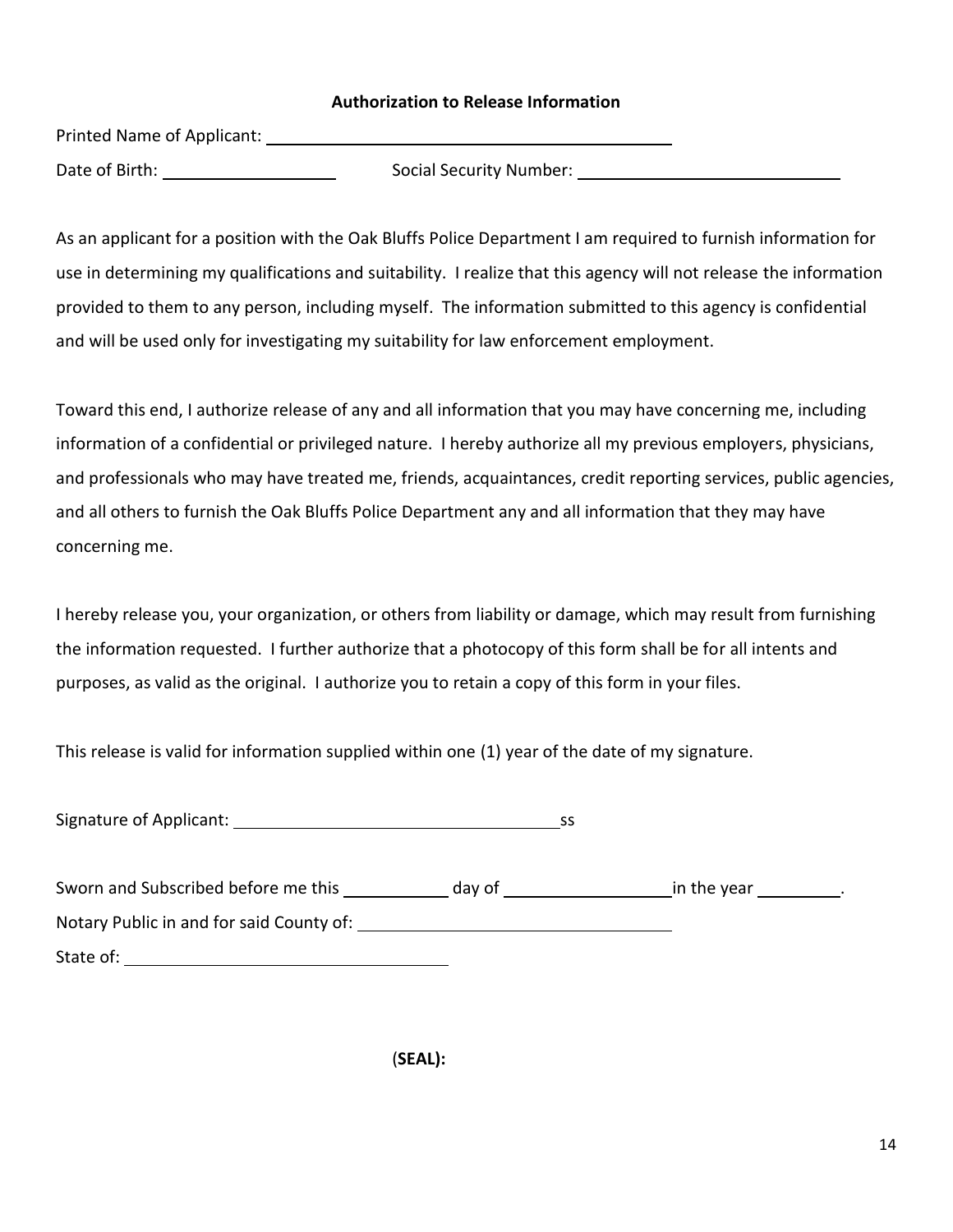#### **SELECTION PROCESS**

**1. JOB VACANY NOTICES**; Posting and Advertisement. Notices of vacant positions, not including emergency appointments, shall be posted for fourteen (l4) business days on the town hall bulletin board. Job vacancy notices shall be placed in a local newspaper at least fourteen (14) days prior to the close of applications. Notices may also be posted on the town or department websites or social media pages. Advertising should be adequate to ensure that a sufficient number of qualified applicants apply for available vacancies. [31.3.1(b)]

#### **2. APPLICATION PROCESS**

- i. Each potential candidate will be provided with an application package. This package will include the application itself; information containing specifics on the position, which will include the annual rate of pay and benefits; a description of the hiring process (to include: all elements and dates of the selection process, expected duration of the process, policy on reapplication [32.1.4]); and a pre-employment agreement which outlines what is expected of the candidate should he/she be appointed. Candidates who meet at least the minimum standards may be invited to apply.
- ii. Each applicant shall sign all required forms, and the truth of all statements shall be certified by the applicant's signature. All candidates who complete the employment application form accurately and honestly shall be entitled to a fair and equitable review of their qualifications. Minor application omissions or deficiencies that can be corrected prior to testing or the interview process shall not be grounds for rejection (sworn and civilian applications). [31.3.4]
- iii. The components for a selection process are as follows:

#### **(Sworn)**

- 1. Internal performance assessment (current special officers);
- 2. Written exam/Assessment Center (optional);
- 3. Oral interview;
- 4. Experience and education;
- 5. Experience related to police work;
- 6. Physical Abilities Test (PAT); and
- 7. Any other qualifications that have prepared the candidate.

#### **(Civilian)**

- 1. Internal performance assessment
- 2. Written exam (optional);
- 3. Oral interview;
- 4. Experience and education;
- 5. Experience related to police work;
- 6. Any other qualifications that have prepared the candidate.

#### **3. SELECTION COMMITTEE**

1. Generally, the selection committee should be comprised of a minimum of three (3) members. The committee may include the Chief of Police, member(s) of the Edgartown Superior's or Patrolman's unions, and/or one or more members of an outside police agency. The Board of Selectmen, as well as the Chief of Police, at his/her discretion, may add additional individuals to the selection committee from either inside or outside the Department. The selection committee shall conduct interviews of candidates.